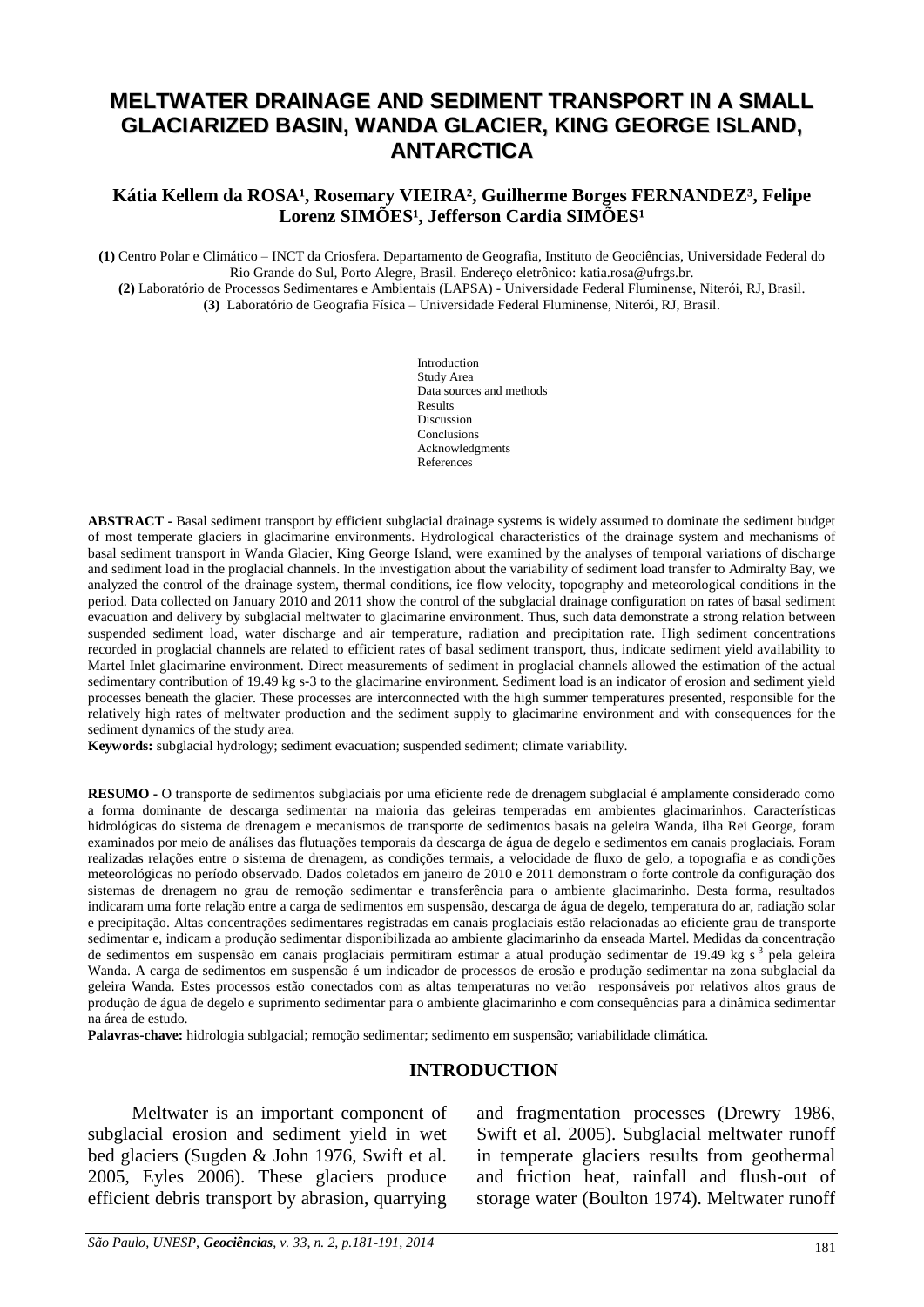may also enter glacial drainage systems by supraglacial meltwater, ice and snow, acessing the glacier bed through crevasses and moulins (Benn & Evans 2010).

Hydraulic erosion enhances sediment transport, and is related to the balance between the water flow capacity and competence (according to basal sliding, subglacial drainage configuration and development) and nature of sediment and its availability (Alley et al. 2003). Topographic gradients may influence this process (Shreve 1972, Paterson 1994, Swift 2006).

The pattern of a subglacial hydraulic system is controlled, in part, by runoff meltwater. Drainage system development is controlled by: (a) ice mass type, morphology and topography, (b) thermal conditions, (c) ice mass balance, (d) ice flow velocity, (e) basal conditions and (f) amount of debris transported (Menzies 1995).

Seasonal changes and canalized drainage variations may increase erosion capacity and contribute to glacial sediment yield variability. Subglacial conduits tend to form or enlarge near the terminus in the spring and early summer and extend further upglacier as the melting season proceeds (Nienow et al. 1998, Anderson et al. 2004). Abrupt discharge increases during summer, along short timeperiods such as days or hours are important for erosion and sediment discharge (Drewry 1986). The evacuation efficiency is greater in the ablation area where the streams reach their maximum extension (Swift 2006). Runoff tends to be minimum in winter due to the collapse of channels formed by previous ablation (Hubbard & Glasser 2005). Thus, seasonal changes in the glacier sediment transport system are strongly controlled by the evolution of this subglacial drainage system (Nienow et al. 1998).

Several researches have focused on Alpine and Arctic glaciers, but subpolar glaciers hydrology in the Antarctic Peninsula region have received little attention. These glaciers represent a powerful source for hydrological studies due to their temperate thermal regime influence on the hydrological processes.

This work presents an investigation on the mechanisms of basal sediment evacuation in Wanda glacier King George Island, South Shetland Islands, Antarctica (Figures 1 and 2), and specifically determines its suspended sediment contribution to the Martel Inlet glacimarine environment. This study integrates geomorphological, hydrological, glaciological and meteorological aspects that affect suspended sediment transport and yield. The interpretation of the transport processes may contribute to our understanding of temperate glaciers in maritime and sub-Antarctica region.

In the investigation about the variability of sediment load transfer to Admiralty Bay, the drainage system control, thermal conditions, ice flow velocity, topography and meteorological conditions were also analyzed.

## **STUDY AREA**

Wanda glacier (Figure 1) is characterized by its proglacial front and a proglacial lake. The glacier has 1.56 km² of the area (based in a QUICKBIRD image obtained in 2006) and has a thin glacier front (4 meters thick maximum). In the ablation areas, crevasses observed on glacier surface are connected to subglacial conduits where meltwater flows downward to the subglacial zone. Subglacial conduits emerge at the front of the glacier and fine sediments are transported towards Martel Inlet through a proglacial lagoon (Rosa et al. 2009).

Several studies have provided evidence for a general glacial retreat in the Martel Inlet since 1950 (Simões & Bremer 1995, Park et al.

1998, Bremer 1998, Simões et al. 1999, Aquino 1999, Braun & Gossmann 2002, Vieira et al. 2005, Rosa et al. 2009). The retreat processes of those glaciers can be related to the present regional atmospheric warming recorded (Blindow et al. 2010). For the past 30 years, the number of days with liquid precipitation has increased in the summer. These processes accelerated the snowmelt and increased the negative mass balance of local glaciers (Braun et al. 2001; Ferrando et al. 2009).

Wanda glacier retreat may increase sediment supply and also result in a high runoff by developing proglacial streams. Proglacial meltwater streams transport significant amounts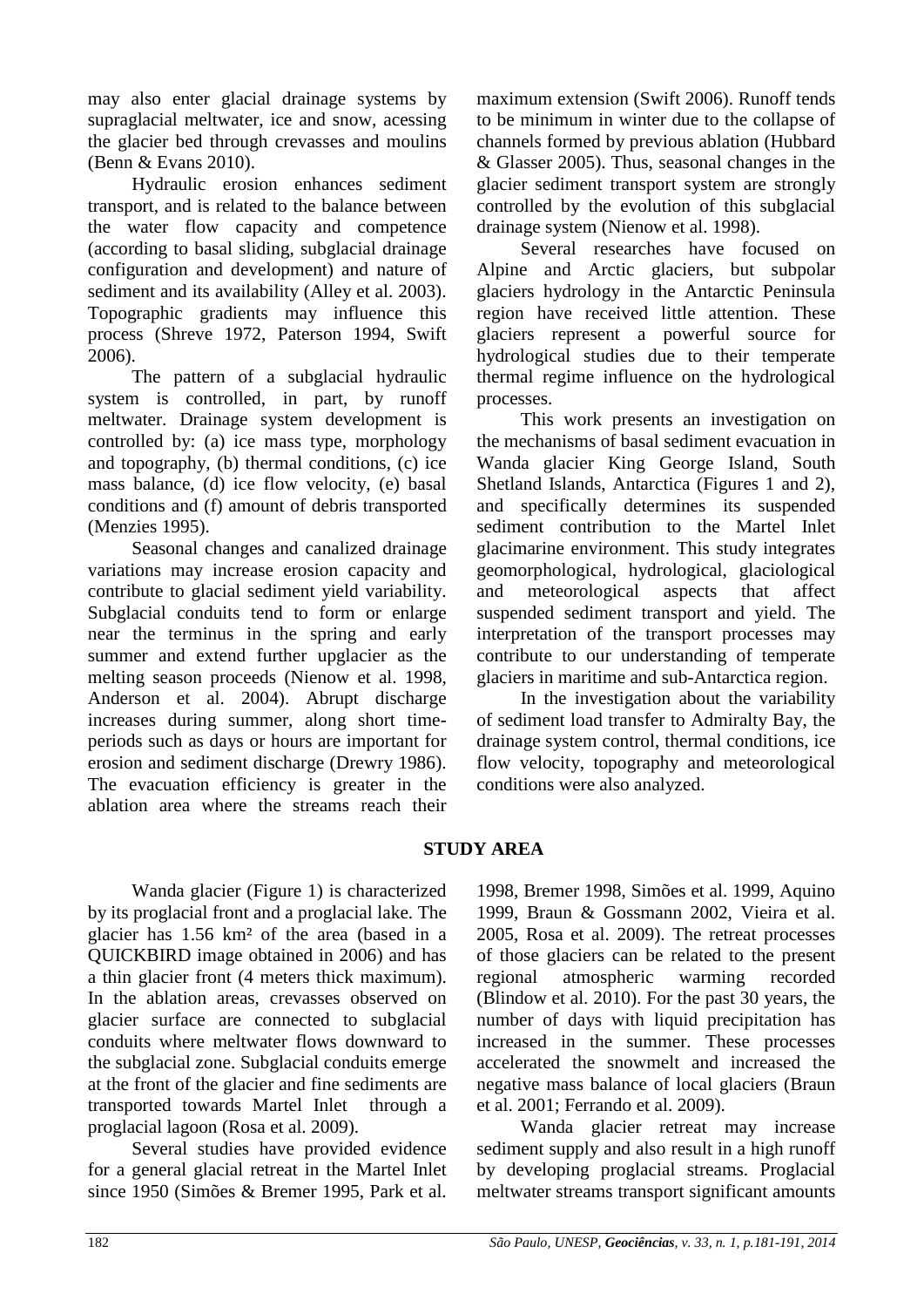of sediments, mainly during the summer season which may contribute for sedimentation

processes in Admiralty Bay.



**Figure 1.** Location map of Wanda glacier, Admiralty Bay, King George Island, South Shetland Islands (based on SPOT image obtained in 2000).

### **DATA SOURCES AND METHODS**

Monitoring of sediment transport from subglacial drainage system of Wanda glacier was carried out in January 2010 and February 2011 to characterize the efficiency of sediment evacuation and to investigate the subglacial drainage configurations. Time-series of daily discharge and sediment load in proglacial streams were used to explore the relationship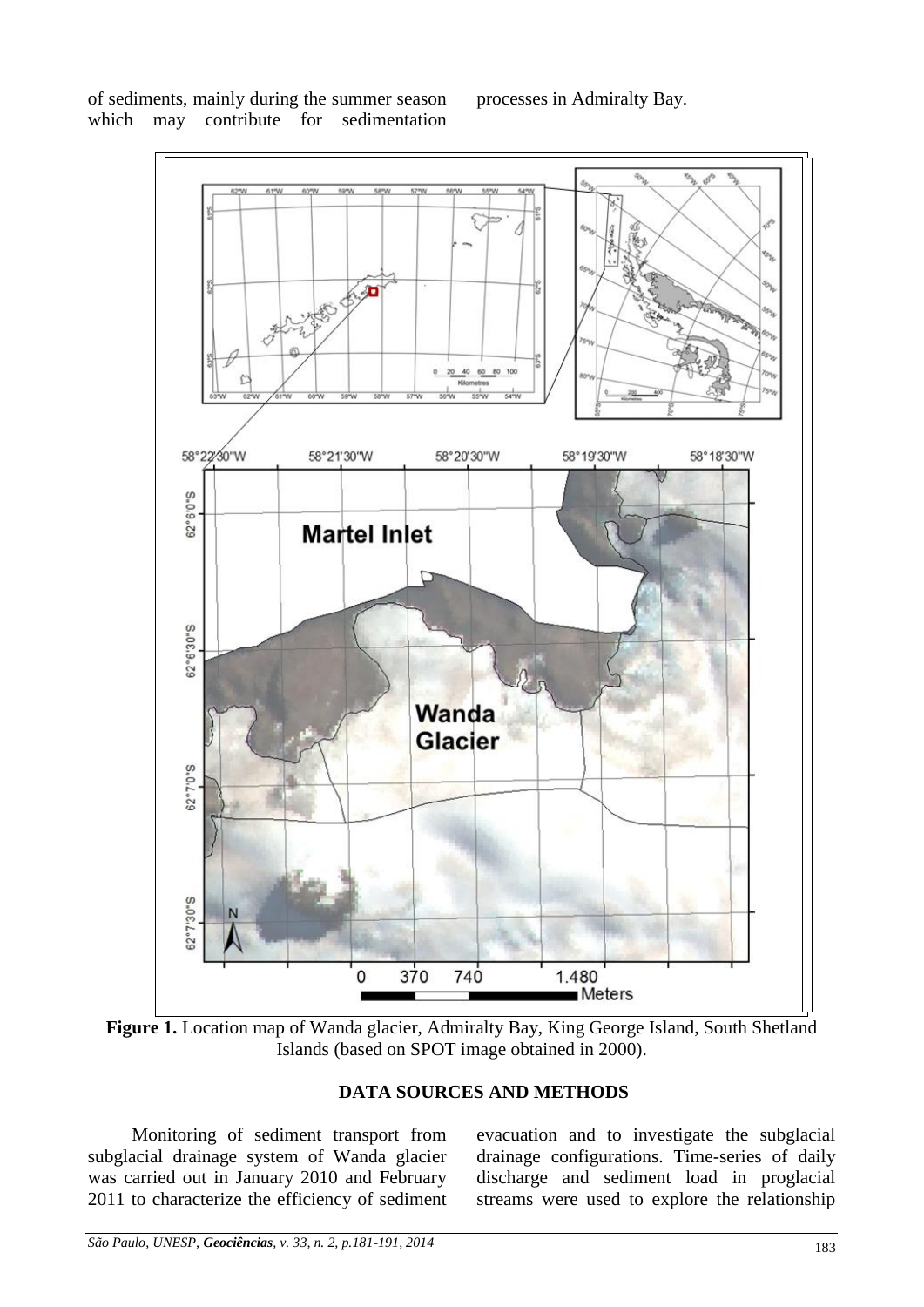between discharge, sediment load, and glacial drainage systems within the glacier. The observed variability was related to meteorological conditions (radiation, precipitation and air temperature) in the period (the database was updated using the continuous meteorological record from the Brazilian Antarctic Station – *Estação Antártica*  *Comandante Ferraz*, EACF, 62°05'S, 58°23.5'W.

Meteorological stations maintained by the Brazilian *Instituto Nacional de Pesquisas Espaciais* (INPE), and their data are available at the following Internet address: ''http://www.met.inpe.brhtmldoc/antarctica).



**Figure 2**. Wanda Glacier, viewed from Admiralty Bay, KGI in the summer of 2011.

Hydrological characteristics of englacial and subglacial drainage systems in Wanda Glacier were examined by analyzing temporal variations of discharge and sediment load in the proglacial streams.

Proglacial streams daily discharge (Q) was estimated by multiplying the crosssectional area (A) with water flow velocity (Vm) (Q= A.Vm) according to Santos et al. (2001), Collischon (2005) and Correa (2006). In order to estimate the partial discharge value of each section (Figure 3), the area of influence was calculated in accordance to Equation 1.

The water sample is collected in the field and filtered to extract suspended matter. The

filtered material is then dried, weighed and divided by the sample volume to obtain SSC concentration (mg/L). The total sediment load transported in proglacial streams was quantified by multiplying the total discharge by the sediment load in January - February in 2010 and 2011. This methodology aims to investigate runoff processes in the proglacial streams and suspended sediment supply variability for Martel Inlet. According to Rubin & Topping (2001) and Morehead et al. (2003), the sediment load in proglacial streams will predict correctly the sediment bulk transported by glaciers if the sediment transport is regulated only by meltwater discharge.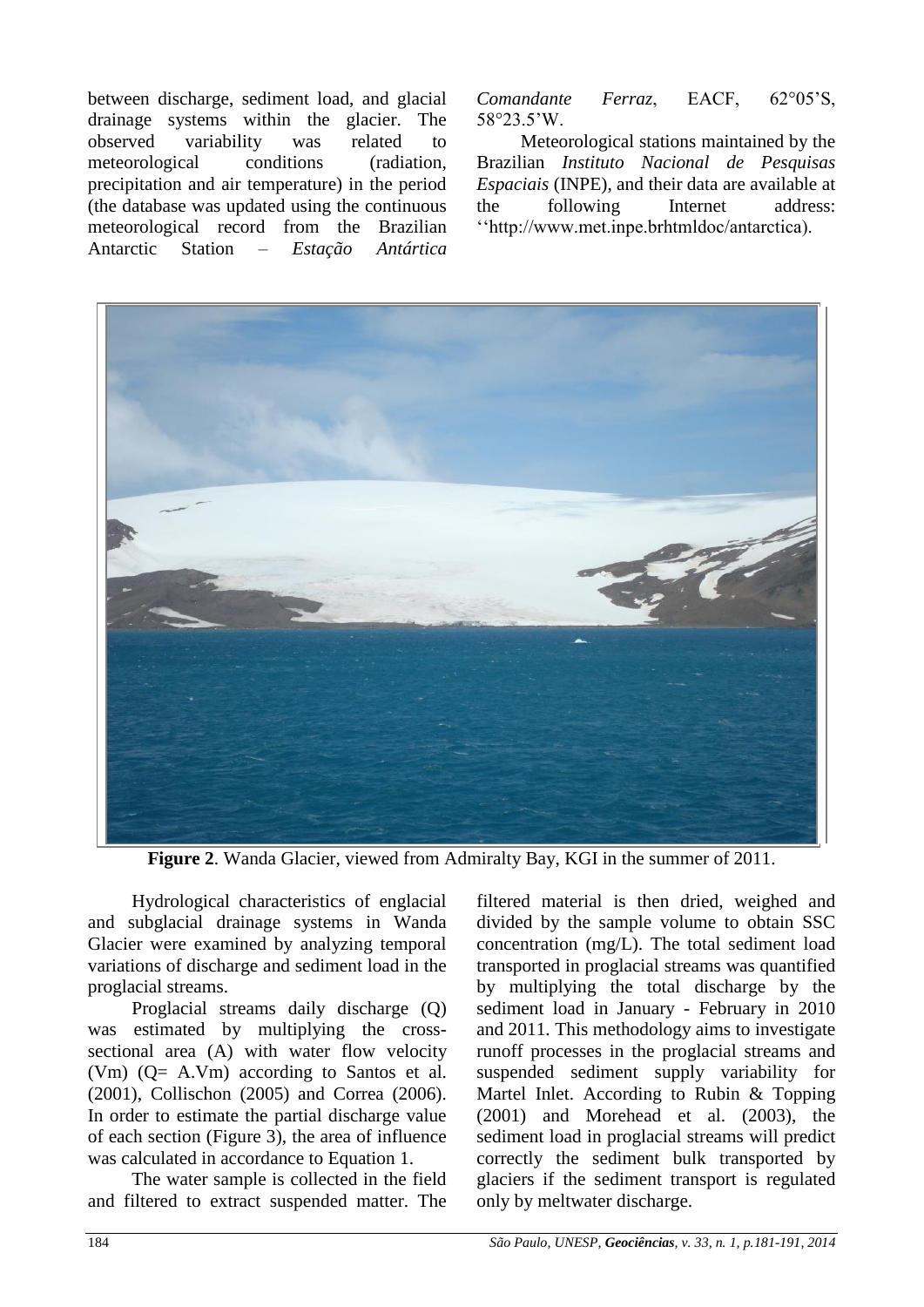

**Figure 3**. Cross sections channel measurements for partial discharge estimative. The partial discharge of each section (dh) was estimated by multiplying the water flow velocity by its influence area (A.Vm).

Equation (1) for partial discharge estimative.

$$
A_i = \left(\frac{d_1+d_2}{2}\right).dh + \left(\frac{d_2+d_3}{2}\right).dh
$$

The partial discharge of each section (dh) was estimated by multiplying the water flow velocity by its influence area (A.Vm).

The SSC (Sediment Suspended Concentration) temporal variability was used to infer glacial ablation processes, considering that the meltwater is sensitive to those processes. Sediment supply is an important proxy for erosion action related to subglacial thermal conditions (Ritchie & Schiebe, 1986). According to Benn and Evans (2010), ice temperature controls several glacial processes, including glacier motion, meltwater flow, and subglacial erosion and deposition.

#### **RESULTS**

Hydrological characteristics were examined by analyzing temporal variations of suspended sediment and discharge in the proglacial meltwater channels (Figure 4) of Wanda Glacier in January 2011, which are influenced by fluctuations of air temperature, radiation and precipitation rates (Figure 5).

Each curve gradient reflects the relationship with sediment transport capacities, which are related linearly with discharge, mainly during early ablation season. There are considerable temporal changes in proglacial suspended sediments due to high variability of the local meteorological conditions in the studied period. Low discharges are associated with low temperatures, lower snowfall, and little radiation in early morning, when the channels can still be occluded. Higher values of surface air temperature and solar radiation induce high meltwater and sediment supply to the glacimarine environment. Days with high

SSC are related to two periods of rainfall and positive air temperatures. Rainfall induces occasional runoff peaks. According to Benn and Evans (2010), the highest weather-related discharges tend to be associated to high rainfall during summer storms and runoff in the basin, and therefore contribute to snow and ice melting. The increase in the correlation between runoff and incident radiation probably reflects the removal of the ablation area snowpack. Relatively poor correlation between runoff and meteorological variables during some days probably reflects a more complex relationship between meteorological variations and meltwater generation during periods of high precipitation. Since incident radiation generally outleads air temperature by a couple of hours, this may have contributed to the decline in lag between runoff and meteorological variables.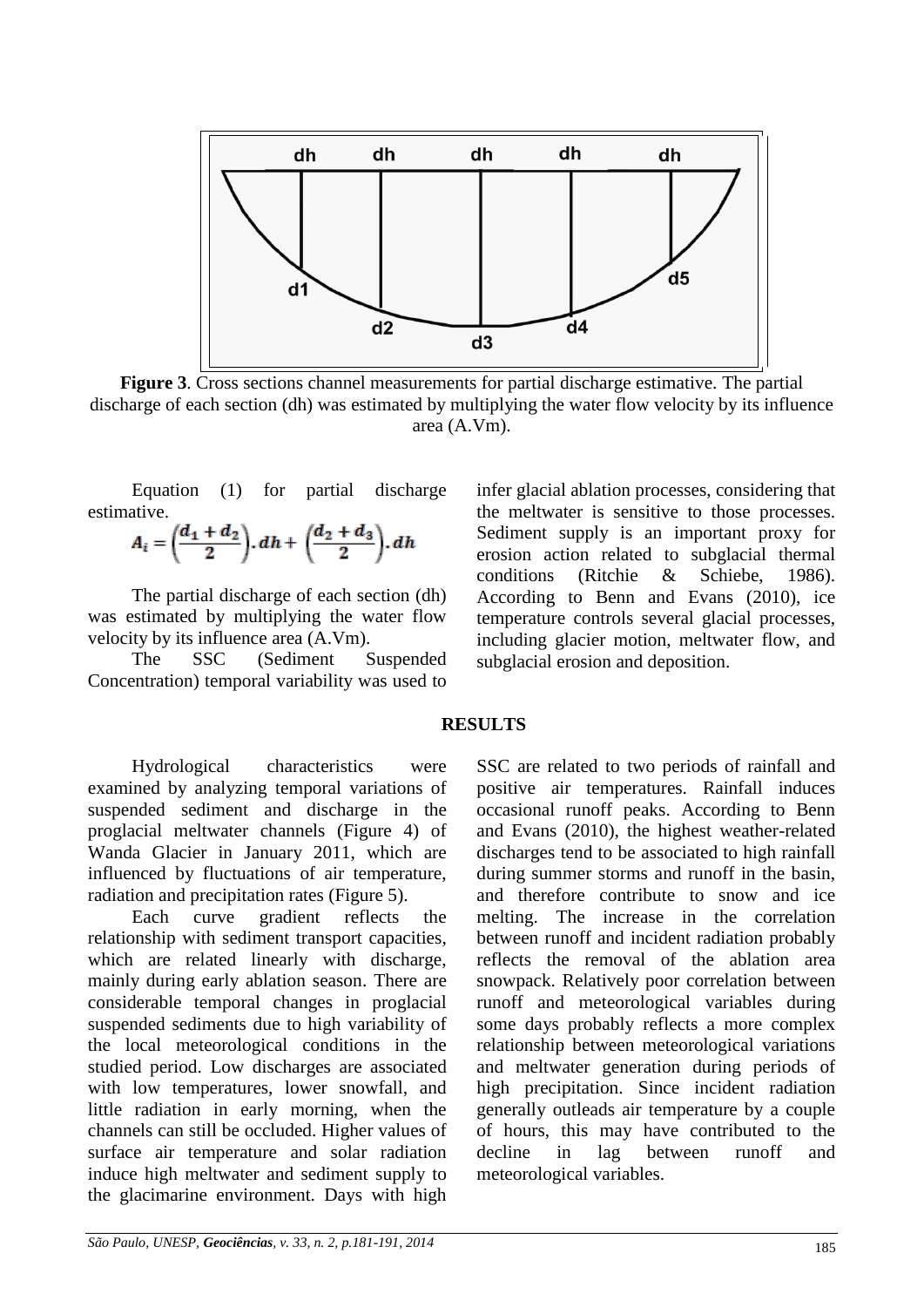

**Figura 4**. Localization map of the Wanda glacier proglacial channels.

Discharge fluctuations during the studied period have an impact on the morphology of the proglacial channels cross section (Figure 6) and on the development of proglacial multiple channels at glacier front. Thus, it has hydrological implications for geomorphologic studies in the area.

Analysis of proglacial streams flow records (Figure 7), near the ablation area of Wanda Glacier, during two consecutive years in the same month (January) has shown an increase in SSC and an enlargement of the cross section channel, which reflects an increase in meltwater processes.

### **DISCUSSION**

The correlation between the hydrological and sedimentological processes in proglacial area of the Wanda Glacier is demonstrated in the results and the configuration of the meltwater drainage system and basal sediment transport rate in the study area are interpreted. The glacial meltwater is the main water component in proglacial streams throughout the melting season in the proglacial area. Other possible sources of water include

proglacial snowmelt in the melting season and rainfall. Observations show that subglacial zone cavities are connected to the englacial zone, but meltwater has predominantly a subglacial origin.

With high discharge rates in proglacial channels, the flow of meltwater becomes sufficiently concentrated to develop channeled subglacial drainage systems. Thus, in summer, with a wider surface melt and rainfall registered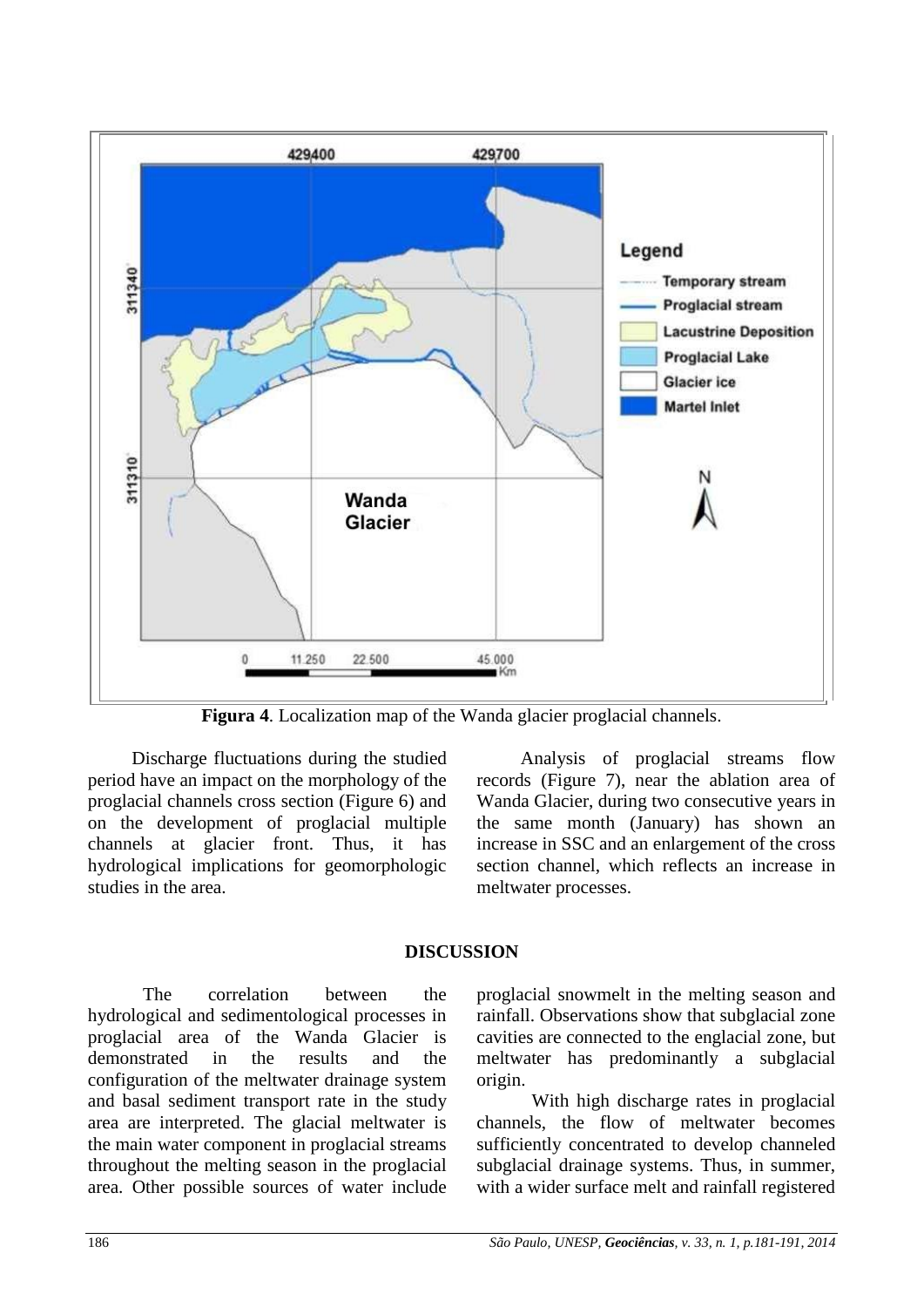in the study area, there is the formation of efficient and developed meltwater channels

towards the ablation area.



**Figure 5**. Temporal variations of air temperature (a), radiation (b) and precipitation rate (c), runoff (d) and suspended sediment loads (e) at site in January, 2011.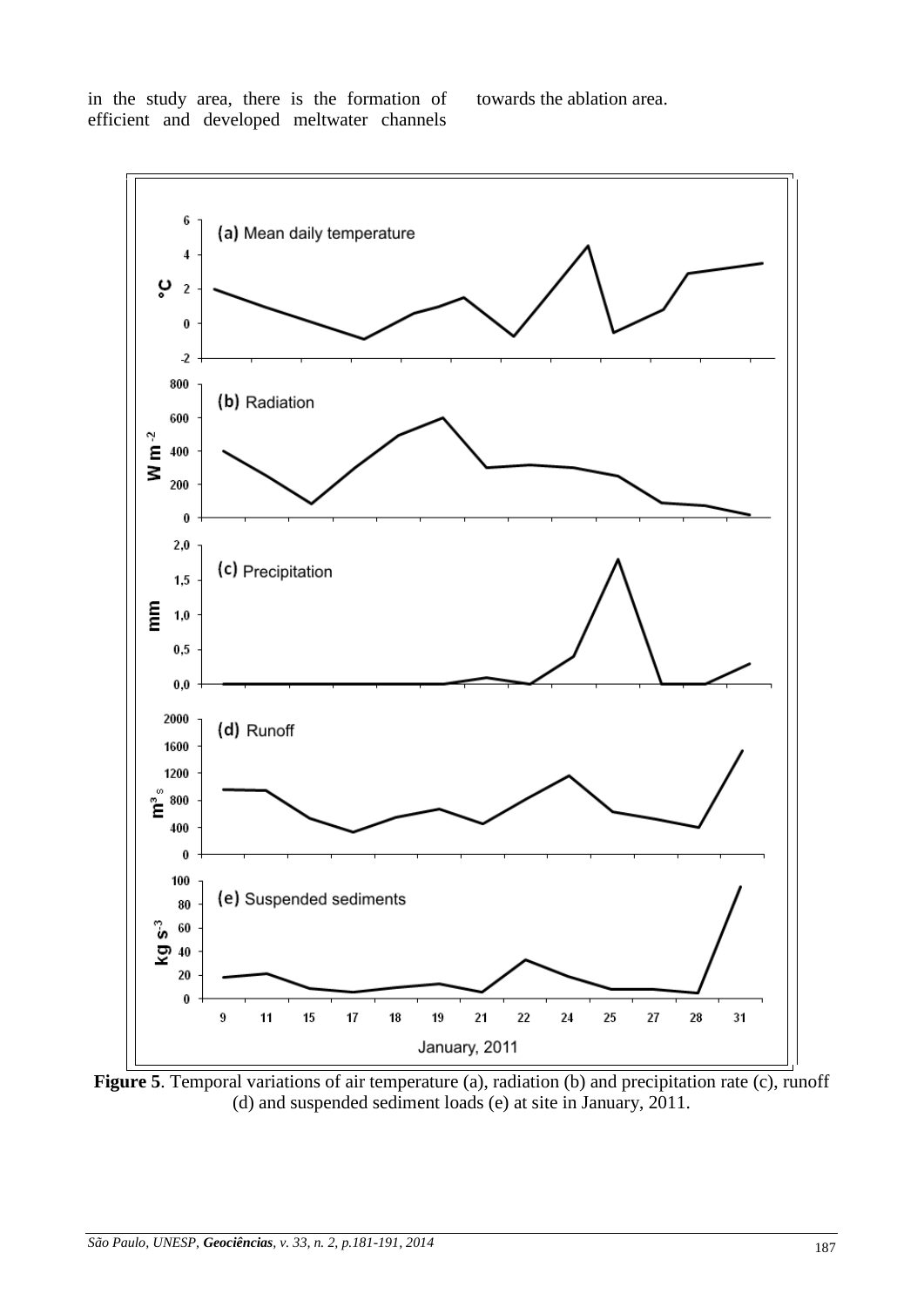

**Figure 6**. Fluctuations of the channel cross section morphology due peaks in proglacial discharge (a) obtained on January 2010 and (b) obtained on January 2011.



**Figure 7**. Discharge in proglacial channels when comparing January 2010 and 2011.

According to Menzies (1995), the nature and configuration of the subglacial drainage system are controlled by meltwater runoff rates. According to Nienow et al. (1998) and Swift et al. (2005), distributed drainage systems exist where meltwater is derived only from basal melting and predominates during spring and summer in temperate glaciers. The internal glacier drainage system expands as increasing volumes of meltwater are delivered to it near late spring and summer (Hooke 1989, Richards et al. 1996, Nienow et al. 1998, Anderson et al. 2004). The release of stored water is thought to

induce a change in the subglacial drainage system, from distributed to channelized structure (Fountain & Walder 1998, Nienow et al. 1998).

Channelized systems are composites for efficient hydraulic conduits that transport high volumes of basal sediments. This channelized conduits, observed in the study area, suggest that they are large enough to transport sand grains during large flow velocity events. The distributed drainage system is likely to control the mobilization and transport of basal sediments. Data (Figure 5) show that the peak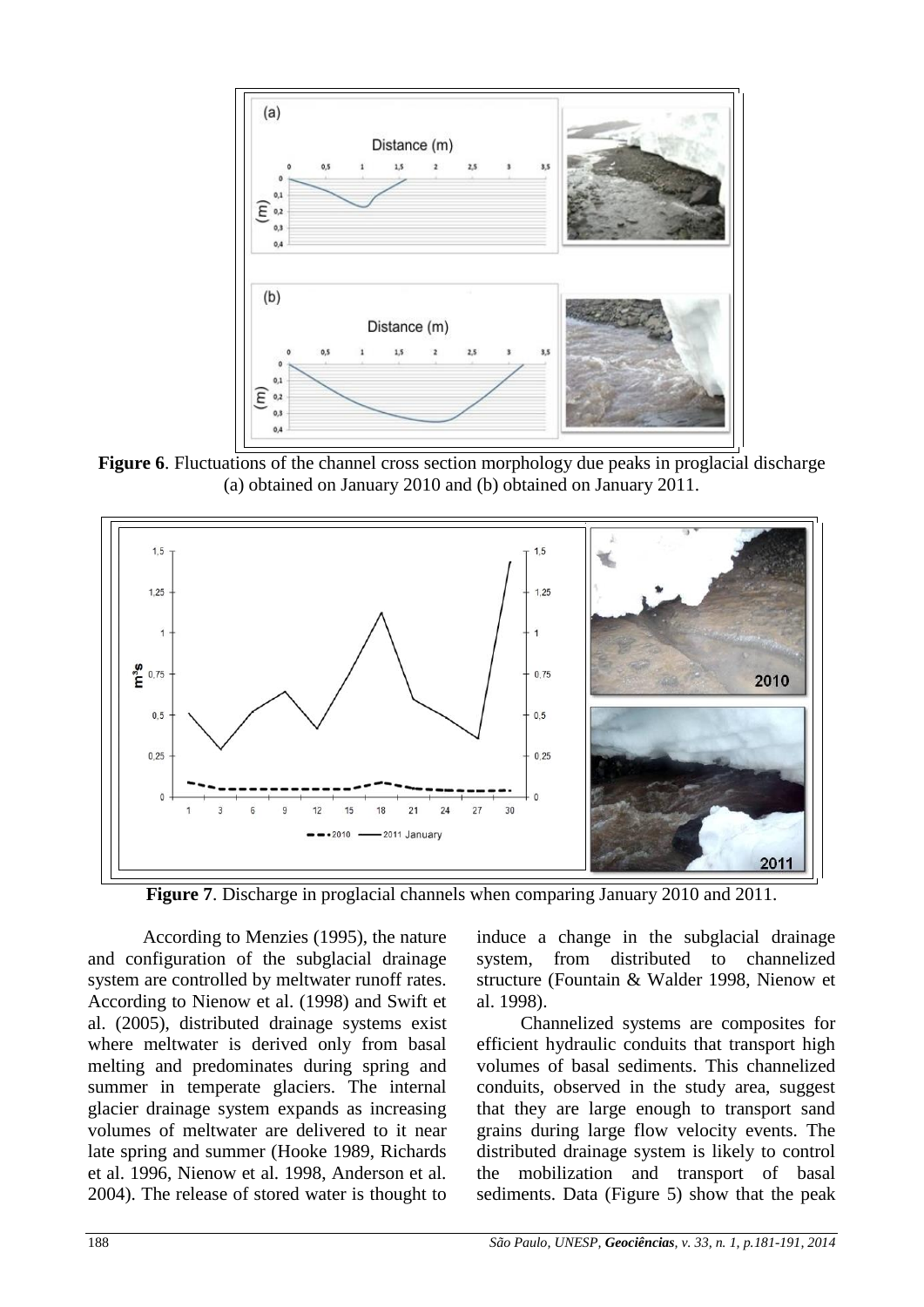of suspended sediment concentration occurred during increased discharge.

According to Tranter et al. (1996), this occurs due to changes in some parts of the subglacial drainage system during these events. Channelized and distributed drainage systems differ markedly in terms of hydraulic efficiency; the configuration of the subglacial drainage system is probably a critical control on the basal sediment evacuation efficiency (Alley et al. 1997, Swift et al. 2005).

The variability in the basal sediment availability, according with SSC in proglacial channels, reflects the presence of a hydraulically efficient subglacial drainage in the studied glacier.

Swift et al. (2005) indicate that the drainage system configuration exerts high control over glacial erosion rates, sediment yield, glacial sediment transport pathways and ice-marginal sedimentation. High sediment concentrations in proglacial channels can indicate seasonal development of an efficient subglacial drainage configuration (Clifford et al. 1995, Swift et al. 2005, Riihimaki et al. 2005).

Velocities were high during those periods of high-peaked runoff cycles that produced highly efficient basal sediment evacuation. The highest sediment availability, therefore, occurred during January, but a reduced efficient basal sediment evacuation results in limited transport capacity. Runoff cycle evolution during January 2011 resulted in increased efficiency in the basal sediment evacuation due to the establishment of hydraulically efficient channelized subglacial drainage. Increasingly peaked runoff cycles also appear to increase basal sediment availability, probably due to high diurnal water pressure variation within subglacial channels.

Observed discharge variations recorded significant changes in Wanda Glacier drainage patterns during the analyzed period, which are related to meteorological conditions.

Direct measurements in proglacial channels, which communicate the glacier proglacial lagoon to Admiralty Bay, allowed estimating a sedimentary contribution of 19.49  $kg s<sup>-3</sup>$  to the glacimarine environment. Sediment load in meltwater is an indicator of erosion and sediment yield processes beneath the glacier. Sediment discharge from glacier melting reflects variations in sediment supply as meltwater pathways change. Our results suggest limited subglacial storage and agree with observations of rapid meltwater transfer from the ice bed interface at the peak of the melting season.

Runoff fluctuations in the study area might, therefore, exert a significant control on glacial erosion rates and sediment yields. Increasing diurnal discharge variations within subglacial channels may also have enhanced basal sliding rates and, hence, sediment yield.

### **CONCLUSIONS**

Hydrologic data from proglacial channels in Wanda Glacier obtained in January – February 2010 and 2011 indicate variations in meltwater discharge and the transport of subglacial sediment load. Subglacial events, as observed in 2011, are probably controlled by meteorological conditions during the melting season; meltwater input into the glacier could induce peaks of SSC and discharge. Long-term observations of discharge and sediment load are thus needed to clarify if the climate variability could induce an increase in sediment yield due to strong melting processes in the study area.

High sediment concentrations in proglacial channels are related to efficient rates of basal sediment transport. This process is

controlled by a developed subglacial drainage system, and quantifies the Wanda Glacier sediment contribution to Martel Inlet.

The abundant amount of fine sediments in the proglacial channels in Wanda Glacier shows the presence of the meltwater in ice-bedrock contact. These sediments result from erosive glacial action and are transported by a subglacial developed drainage system, probably from a wet basal thermal regime, in an accelerated and continuous process of retraction.

Wanda Glacier has a high sediment supply (19.49 kg  $s^{-3}$ ), derived from processes of glacial erosion and deposition. These processes are interconnected with high summer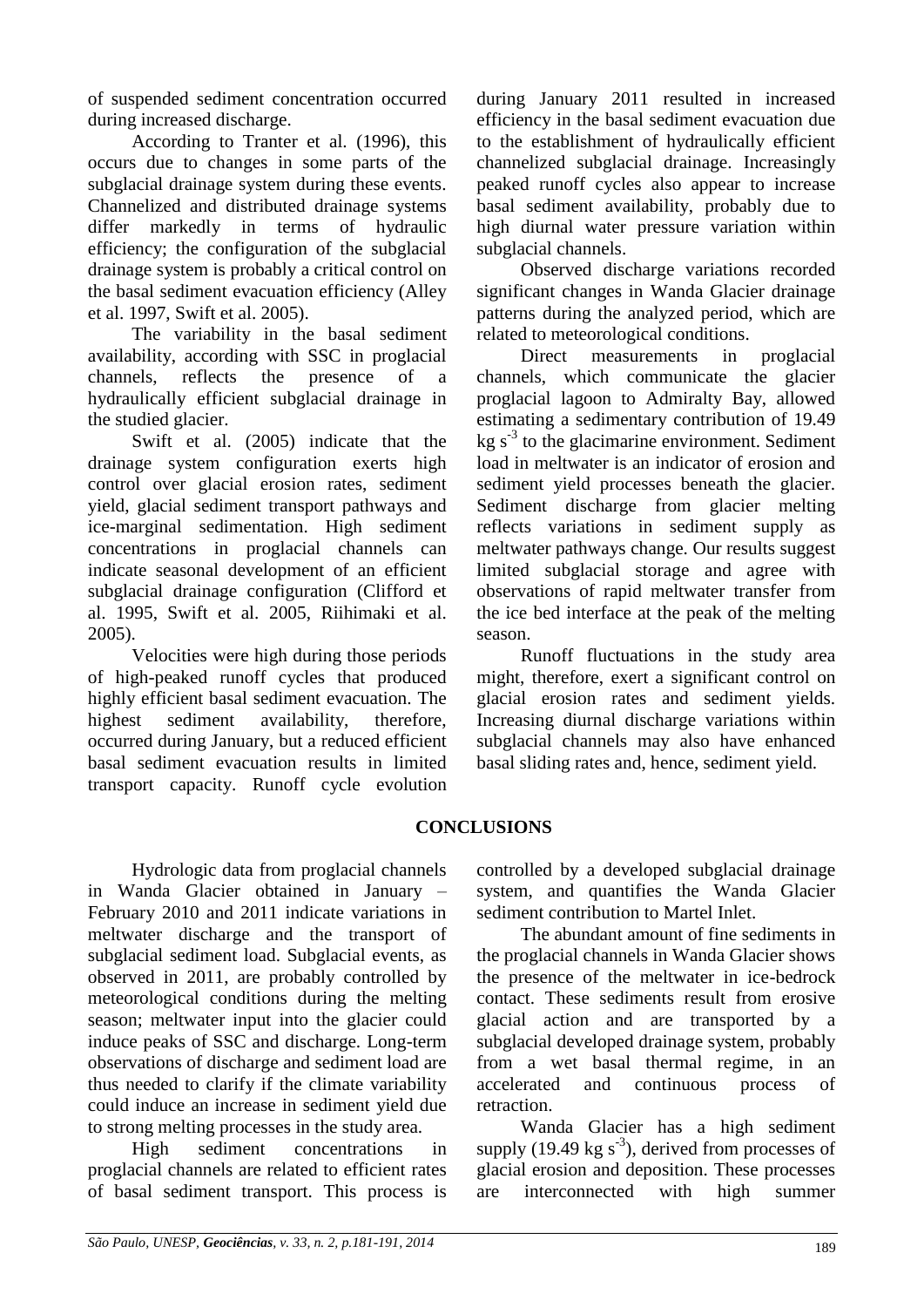temperatures presented, responsible for the relatively high rates of meltwater production and sediment supply to glacimarine

environment with consequences for the sediment dynamics of the study area.

#### **ACKNOWLEDGMENTS**

The FAPERGS (1996-2551/13-0) Center for Studies in Marine and Coastal (CECO/UFRGS) and Brazilian Antarctic Program (PROANTAR) provided the support for this research.

#### **REFERENCES**

1. ALLEY R.B., CUFFEY K.M., EVENSON E.B. STRASSER J.C., LAWSON D.E. & LARSON, G.J. 1997. How glaciers entrain and transport basal sediment: Physical constraints. *Quaternary Science Reviews*, 16 (9): 1017-1038.

2. ALLEY R.B., LAWSON D.E., LARSON G.J., EVENSON E.B. & BAKER G.S. 2003. Stabilizing feedbacks in glacier-bed erosion, *Nature*, 424: 758-760.

3. ANDERSON R.S., ANDERSON S.P., MACGREGOR, K.R., WADDINGTON E.D., O'NEEL S., RIIHIMAKI C.A. & LOSO M.G. 2004. Strong feedbacks between hydrology and sliding of a small alpine glacier. *Journal Geophysical Research*, 109, F03005, doi:10.1029/2004JF000120.

4. AQUINO F.E. 1999. *Sedimentação moderna associada à geleira de maré Lange, ilha Rei George, Antártica*. Porto Alegre: Universidade Federal do Rio Grande do Sul, Msc dissertation. 106 p. [Modern sedimentation associated to the Lange tidewater glacier]. (In. Portuguese).

5. BENN D.I. & EVANS, D.J.A. 2010. *Glaciers & Glaciation*. London: Arnold, 802 p.

6. BLINDOW N., SUCKRO S.K., RÜCKAMP M., BRAUN M., SCHINDLER M., BREUER B., SAURER H., SIMÕES J.C. & LANGE M. A. 2010. Geometry and thermal regime of the King George Island ice cap, Antarctica, from GPR and GPS. *Annals [of Glaciology](http://www.ingentaconnect.com/content/igsoc/agl)*, 51(55): 103-109.

7. [BOULTON](http://www.sciencedirect.com/science?_ob=ArticleURL&_udi=B6VBC-4GSTPM3-1&_user=687304&_rdoc=1&_fmt=&_orig=search&_sort=d&_docanchor=&view=c&_searchStrId=1163511520&_rerunOrigin=google&_acct=C000037798&_version=1&_urlVersion=0&_userid=687304&md5=28cd64d4b443f95c35f9958f9fa2423b#bbib8) G.S. 1974. Processes and patterns of glacial erosion. In: D.R. Coates (Ed), *Glacial Geomorphology*, State University of New York, Binghamton, New York, p. 41- 87.

8. BRAUN M. & GOßMANN H. 2002. Glacial changes in the area of Admiralty Bay and Potter Cove, King George Island, Antarctica. In: Beyer, M. & Boelter M. (ed.): *GeoEcology of Terrestrial Antarctic Oases*, Springer Verlag, p. 75-89.

9. BRAUN M., SAURER H., SIMÕES J.C., VOGT S. & GOßMANN H. 2001. The influence of largescale atmospheric circulation on surface energy balance and ablation on King George Island, Antarctica. *International Journal of Climatology*, p. 21-36.

10. BREMER U.F. 1998. *Morfologia e Bacias de Drenagem da Cobertura de Gelo da ilha Rei George, Ant*ártica. Msc dissertation. Universidade Federal do Rio Grande do Sul. [Morphology and drainage basins of the King George Island ice cover, Antarctica]. (In Portuguese).

11. CLIFFORD N.J., RICHARDS K.S., BROWN R.A. & LANE S.N. 1995. Scales of variation of suspended sediment concentration and turbidity in a glacial meltwater stream. *Geografiska Annaler*, 77: 45-65.

12. COLLISCHONN W. 2005. Medida de Vazão. In: Alguns Fundamentos de Hidrologia. IPH/UFRGS. p.46-56. [Flow Measure. In: *Some Fundamentals of Hydrology*] (In Portuguese).

13. CORRÊA, I. C. S. 2006. Topografia Aplicada à Engenharia Civil. Departamento de Geodésia, Instituto de Geociências, UFRGS. Porto Alegre-RS. 124p. [Topography

*Applied to Civil Engineering Topography Applied to Civil Engineering*] (In Portuguese).

14. DREWRY D. 1986. *Glacial Geologic Processes*. Londres: Edward Arnold, 276 p.

15. EYLES N. 2006. The role of meltwater in glacial processes. Sedimentary Geology 190: 257-268.

16. FERRANDO F.A., VIEIRA R., ROSA K.K. 2009. Sobre el calentamiento global en la Isla Rey Jorge: procesos y evidencias en el glaciar Wanda y su entorno. *Revista Informaciones Geográficas*, 41:25-40. (In Spanish).

17. FOUNTAIN A.G. & WALDER J.S. 1998. Water flow through temperate glaciers, *Reviews of Geophysics*, 36: 299-328.

18. GRIFFITH T.W. & ANDERSON J.B.1989. Climatic control of sedimentation in bays and fjords of the northern Antarctic Peninsula*. Marine Geology*, 85: 181-204.

19. HOOKE R.L., CALLA P., HOLMLUND P., NILSSON M. & STROEVEN A. 1989. A 3 year record of seasonal variations in surface velocity, Storglaciaren, Sweden. *Journal of Glaciology*, 35: 235-247.

20. HUBBERD B. & GLASSER N. 2005. *Field Techniques in glaciology and glacial geomorphology*. Inglaterra: John Wiley & Sons Ltd, 400 p.

21. MENZIES J. (Ed.) 1995. Modern Glacial Environments Processes, Dynamics and Sediments. *Glacial Environments*, GBR, Butterworth-Heinemann Ltd., Oxford, 1: 241-260.

22. MOREHEAD, M. D.; SYVITSKI, J. P.; HUTTON, E. W. H. & PECKHAM, S. D. 2003. Modeling the temporal variability in the flux of sediment from ungauged river basins, global planet. *Change*, 39: 95-110.

23. NIENOW P., M. SHARP I. & WILLIS I. 1998. Seasonal changes in the morphology of the subglacial drainage system, Haut Glacier d'Arolla, Switzerland, *Earth Surface Processes and Landforms*, 23 (9): 825-843.

24. PARK B.-K., CHANG S.-K., YOON H. I. & CHUNG H. 1998. Recent retreat of ice cliffs, King George Island, South Shetland Islands, Antarctic Peninsula. *Annals Glaciology*, 27: 633-635.

25. PATERSON W.S.B. 1994. *The Physics of Glaciers*. Elsevier, Oxford, 480 p.

26. RICHARDS K., SHARP M., ARNOLD N., GURNELL A., CLARK M., TRANTER M., NIENOW P., BROWN G., WILLIS I. & LAWSON W. 1996. An integrated approach to modelling hydrology and water quality in glacierised catchments. *Hydrological Processes*, 10: 479-508.

27. RIIHIMAKI C. A., MACGREGOR K. R., ANDERSON R. S., ANDERSON S. P. & LOSO M. G. 2005. Sediment evacuation and glacial erosion rates at a small alpine glacier*, Journal of Geophysical Research*, Earth Surface, 110, F03003, doi:10.1029/2004JF000189.

28. RITCHIE J.C. & SCHIEBE F.R. 1986. Monitoring suspended sediments with remote sensing techniques, *IAHS Publ*. 160: 233–243.